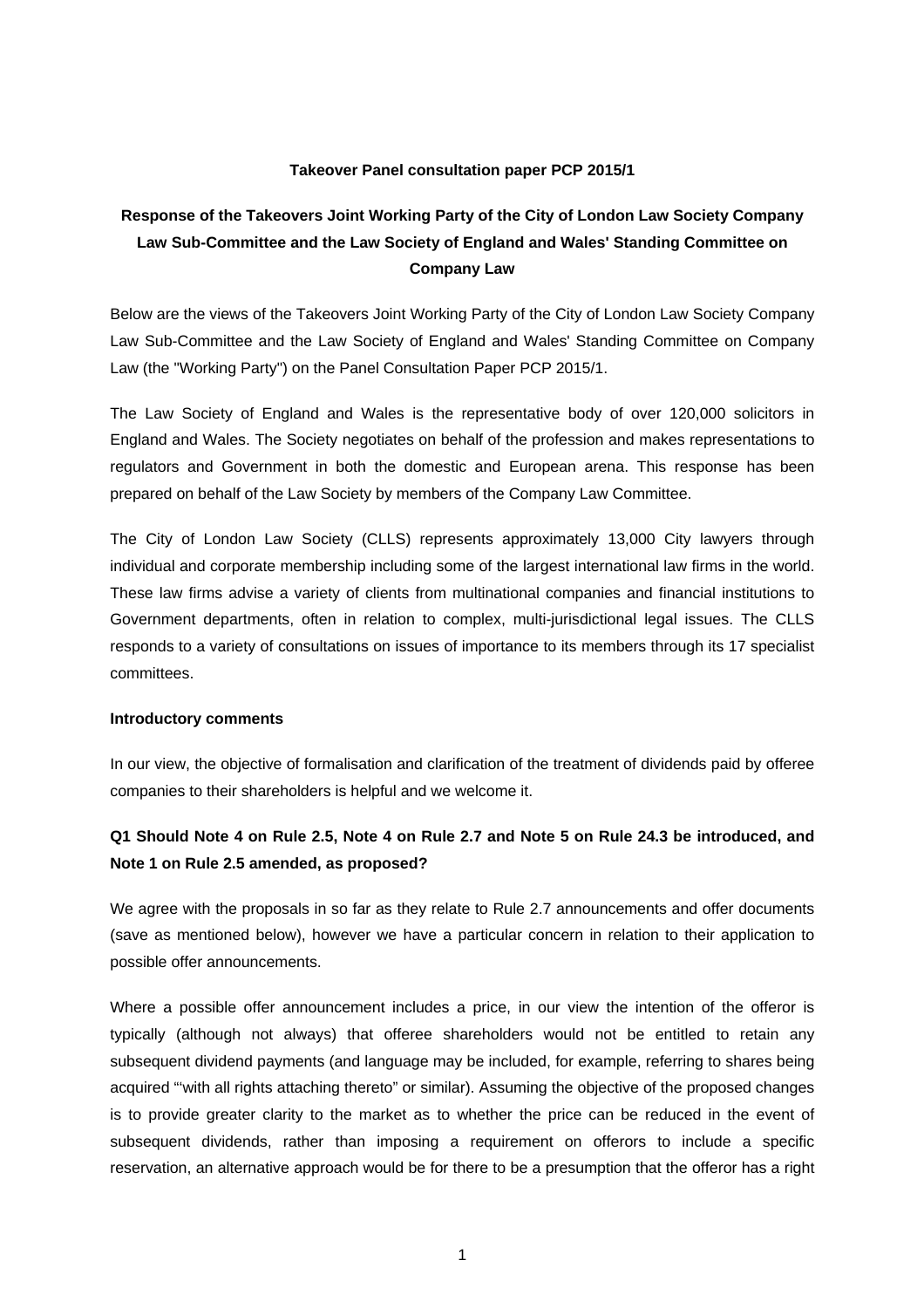to reduce its offer to reflect dividends unless the possible offer announcement specifies to the contrary. This would reduce the risk of possible offerors inadvertently failing to include an appropriate reservation. Alternatively, the wording of the Code could be amended to specify that if a price is included in a possible offer announcement, the offeror must confirm whether or not it reserves the right to reduce the price by reference to any future dividends (with an equivalent requirement also applying to Rule 2.7 announcements and offer documents). Explicitly stating this requirement on the face of the rules would achieve the objective of clarity but would also reduce the risk of offerors inadvertently failing to include an appropriate reservation. If an announcement did not include an appropriate statement, the Panel would be able to require the offeror to issue a clarificatory announcement to the market in the same way as for other failures to comply with Code disclosure requirements.

Our concern is that possible offerors may be in a position neither they nor the market would expect if they inadvertently fail to include the necessary reservation in a possible offer announcement. In that case (as the PCP notes) they would have little ability to restrict the offeree company from making future dividend payments, and may be unable to reduce the offer price in the event such payments are made, resulting in them bearing the financial cost of future dividend payments by the offeree even when the normal expectation would be otherwise. This could leave open the possibility of an offeree board taking advantage of a failure to include the reservation by paying an opportunistic dividend (particularly where the potential offeror is unwelcome and may thereby be discouraged from pursuing an offer).

#### **Q2 Should Note 5 on Rule 2.5 and Note 6 on Rule 32.2 be introduced as proposed?**

We assume that, to the extent the price is reduced, the Panel would not view this as a revision to the terms of the offer and therefore that such a reduction could take place at any time during the offer process.

We would also welcome clarification of the approach the Panel would take in the following situation. If an offeror made a possible offer announcement that included a price but they failed to include an appropriate reservation, under the revised rules they would not then be permitted to adjust that price to reflect subsequent dividends. However, it appears that if they went on to make a no increase statement and a dividend was paid by the offeree company they would then be obliged to reduce the price under their offer to take account of this. If our second alternative mentioned above (explicit confirmation of whether or not the offeror reserves the right) were adopted, this potential inconsistency would not arise as the no increase statement would need to be consistent with the initial announcement.

### **Q3 Should Note 5 on Rule 6, Note 4 on Rule 9.5 and Note 9 on Rule 11.1 be amended as proposed?**

Our only minor comment on these proposals is that it may be helpful to clarify the meaning of a dividend being "announced" and whether there should be a distinction between interim and final